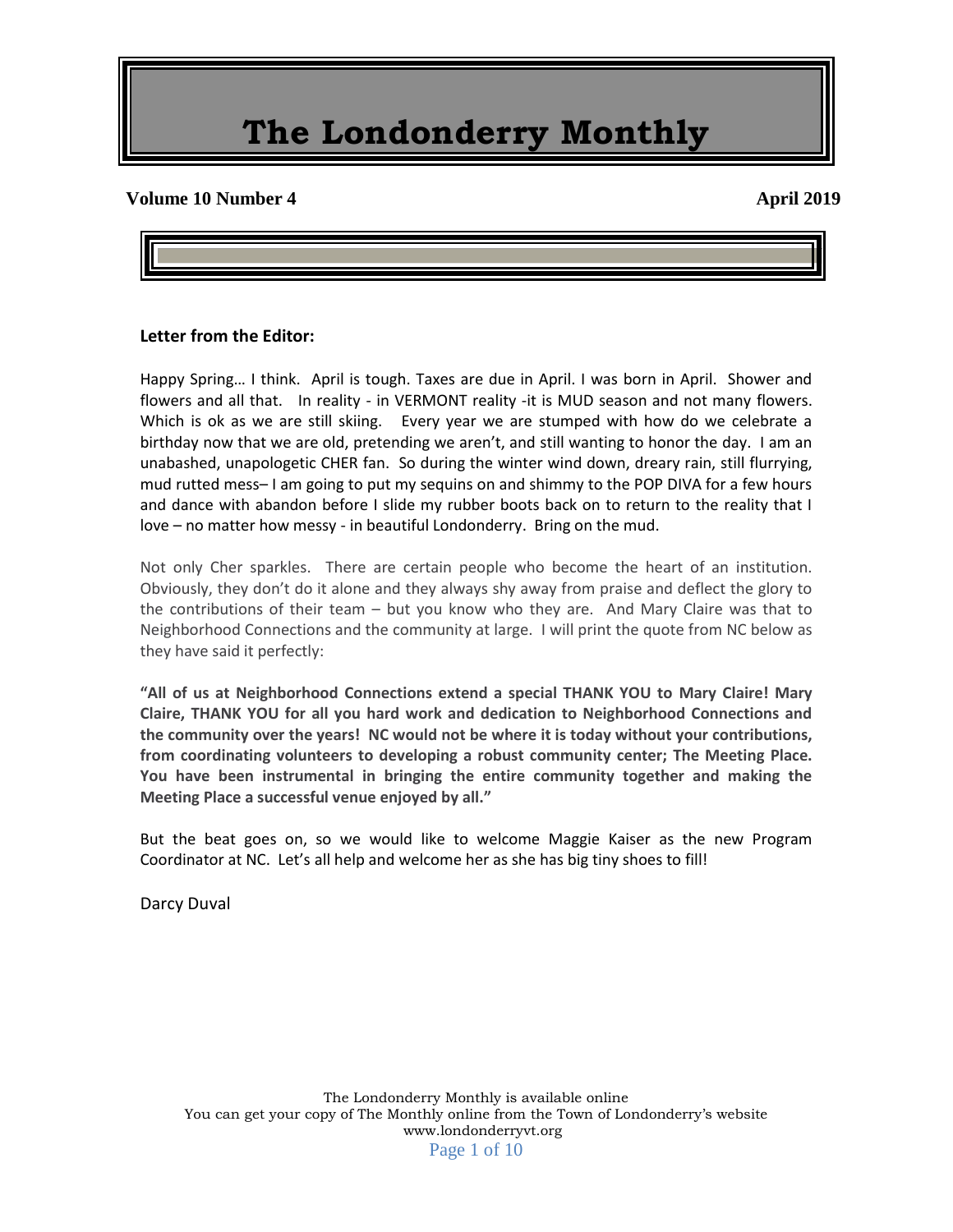

These lectures are offered at no charge, but **please register to attend by calling 824-4343**



**Parting Words from MC**

**As most of you know, I am retiring this week from Neighborhood Connections. What a bittersweet time. I will miss the people I work with and** *you* **- the people I have met through The Meeting Place. You have made these five years so worthwhile to me. Thank you for supporting Neighborhood Connections by attending programs and/or by sharing your talents here and especially for the meaningful moments we have shared. Our conversations and interactions have been true blessings. There is no other way to put it.**

**Leaving is easier knowing that Maggie inherits the reins. She will be fantastic for the organization and is excited about joining the team.**

**Until we meet again....** *mc*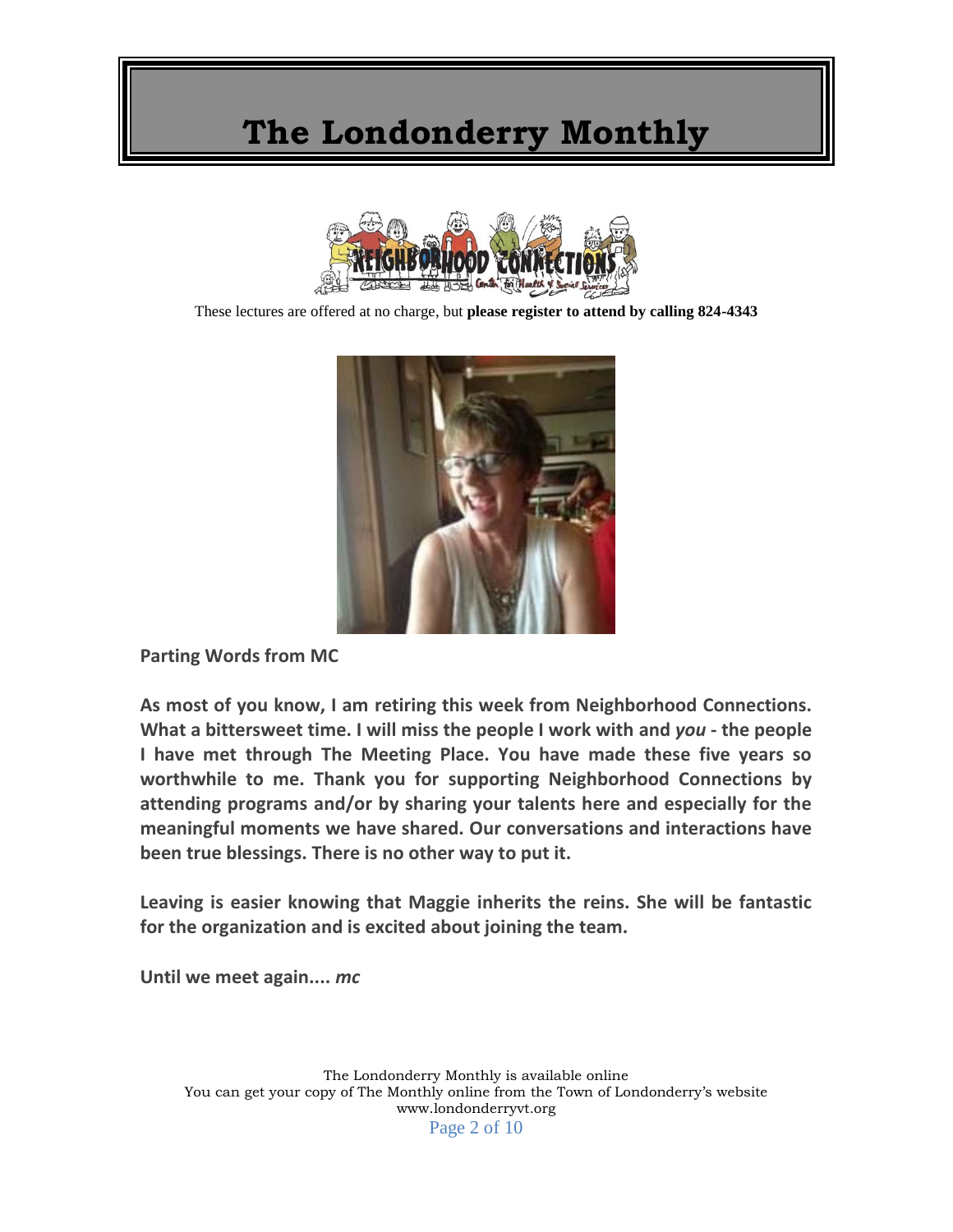### **WELCOME MAGGIE TO NEIGHBORHOOD CONNECTIONS!**



**Maggie Kaiser Joins Neighborhood Connections**

**Please join us in welcoming Maggie Kaiser as Program Coordinator beginning April 8th. She assumes the responsibility previously held by MC Schwartz.**

**Many of you may be familiar with Maggie, since she has been Care Coordinator at MVMC for the past two years. In that capacity she has worked closely with both Regina and Noreen and is very familiar with our agency and the community we serve. Maggie will be a great addition to the team! Stop in and say hello!**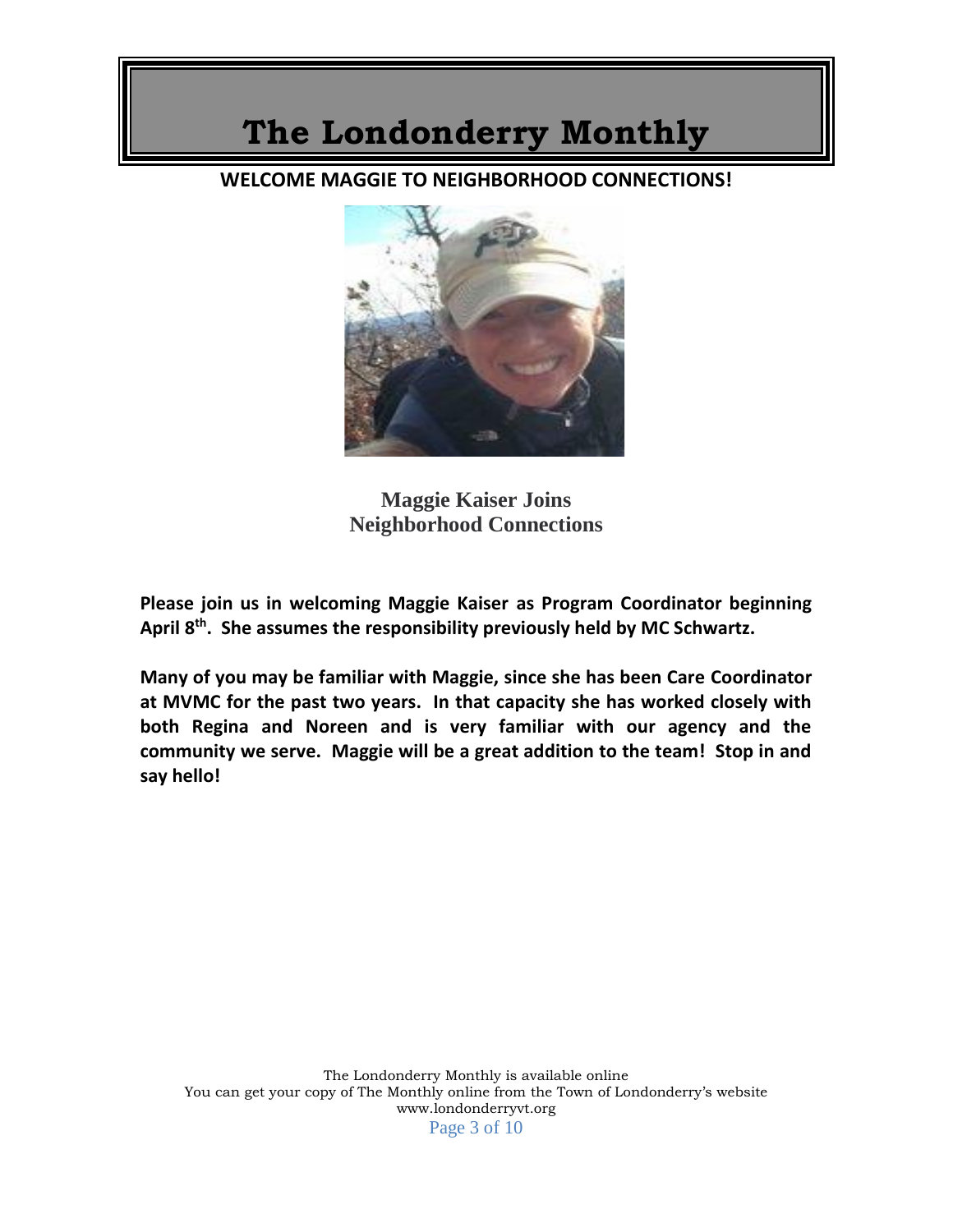**Tai Chi returns in April** Doreen Fabiano will hold six-week Tai Chi sessions at NC. Originally conceived as a Chinese martial art, Tai Chi offers excellent overall health benefits. The practice aids in fall prevention, diabetes, arthritis and balance.

Beginners April 1 - May 6 10-11a Level II April 4 - May 9 6-7p Advanced April 1 - May 6 12-1p

**AARP Free Tax Aide Appointments Still Available**! There are openings for AARP tax preparations available on Tuesday, April 2nd and Tuesday, April 9th. Call us at 824-4343 to schedule an appointment.

**LEARN HANDS-ONLY CPR -**According to the American Heart Association, about 90% of people who suffer out-of-hospital cardiac arrests, die. When a person goes into cardiac arrest, survival depends on immediately receiving CPR from someone nearby. Would you know what to do?Join the Londonderry Volunteer Rescue Squad at Neighborhood Connections on Tuesday, April 9th at 6:00p to learn Hands-Only CPR which is a form of resuscitation without mouth-to-mouth breaths. Space is limited, so please call 824-4343 to register.

**Soup Social Planned for April 24th** - Another *Soup Social* is planned for Wednesday, April 24th at noon. Sponsored by The Collaborative, Lini Mazumdar will provide the soups. What a treat! Come on out and mingle with your neighbors! Please RSVP to reserve your space today.

**Bees & Biodiversity -** Pollination is an ecological service that is essential to human life – and bees are some of the most important crop pollinators. But pollinators need landscape biodiversity – preferably native flora – to thrive and stop species decline.On Thursday, April 18th at 2pm, Cheryl Wilfong will discuss bees and biodiversity at Neighborhood Connections. Cheryl teaches mindfulness meditation at Vermont Insight Meditation Center and Northampton Insight. She also writes an award-winning blog at themeditativegardener.blogpost.com.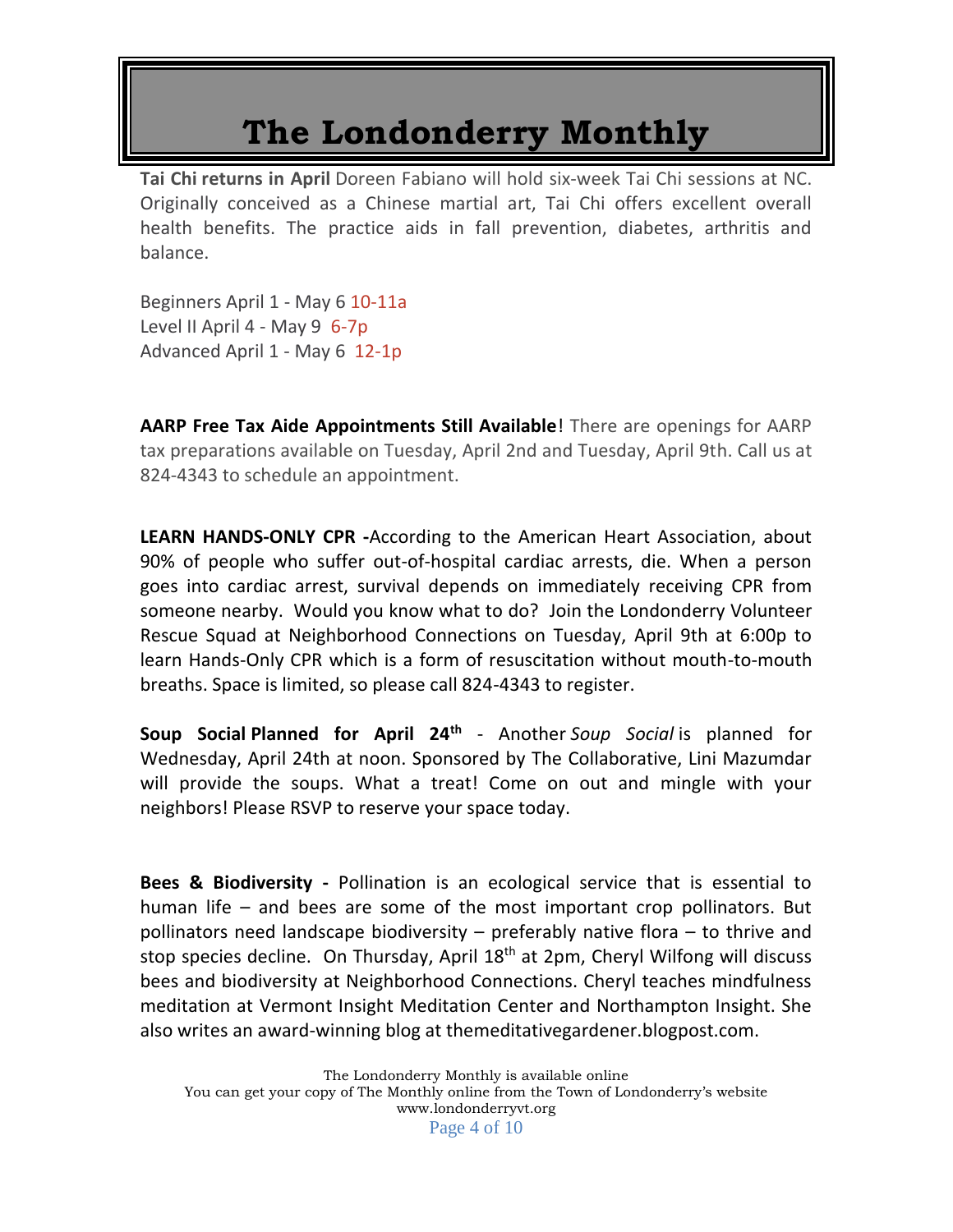### **Wantastiquet Rotary Club**

#### **Award for Excellence**

Wantastiquet Rotary Club is seeking students to apply for scholarships for the coming year. Deadline for making application is April  $15<sup>th</sup>$ . If you are a graduating senior within the following towns, Jamaica, Londonderry, Peru, Stratton, Weston, Windham, or Winhall please send your completed application to

Bob Fish 243 Sherwood Forest Londonderry, Vermont 05148 or email to [onebobfish@gmail.com.](mailto:onebobfish@gmail.com)

Applications are available at your respective high school.

Last year over \$6000.00 was distributed to graduating seniors. A thank you to all that participated in Rotary fund raisers! Without your support we could not have made these funds available to these students!

#### **LONDONDERRY FIRE DEPARTMENT STATS**

In 2018 **Phoenix Fire** responded to a record number of 91 calls as follows: 27 motor vehicle accidents, 7 structure fires, 3 chimney fires, 15 alarms, 17 tree/wires down, 2 LZ staging, 1 car fire, 9 public assists, 6 outside burns and 4 odor investigations.

In 2018 **Champion Fire** responded to a total of 57 calls for South Londonderry and surrounding communities. Those were: 2 structure fires, 13 alarms, 6 car accidents, 3 chimney fires, 10 power line issues, 3 hazmat, 4 EMS assists, 1 search/rescue and 2 miscellaneous calls. We responded to 13 calls in neighboring towns for mutual aid. A total of 448-man hours were spent on the calls.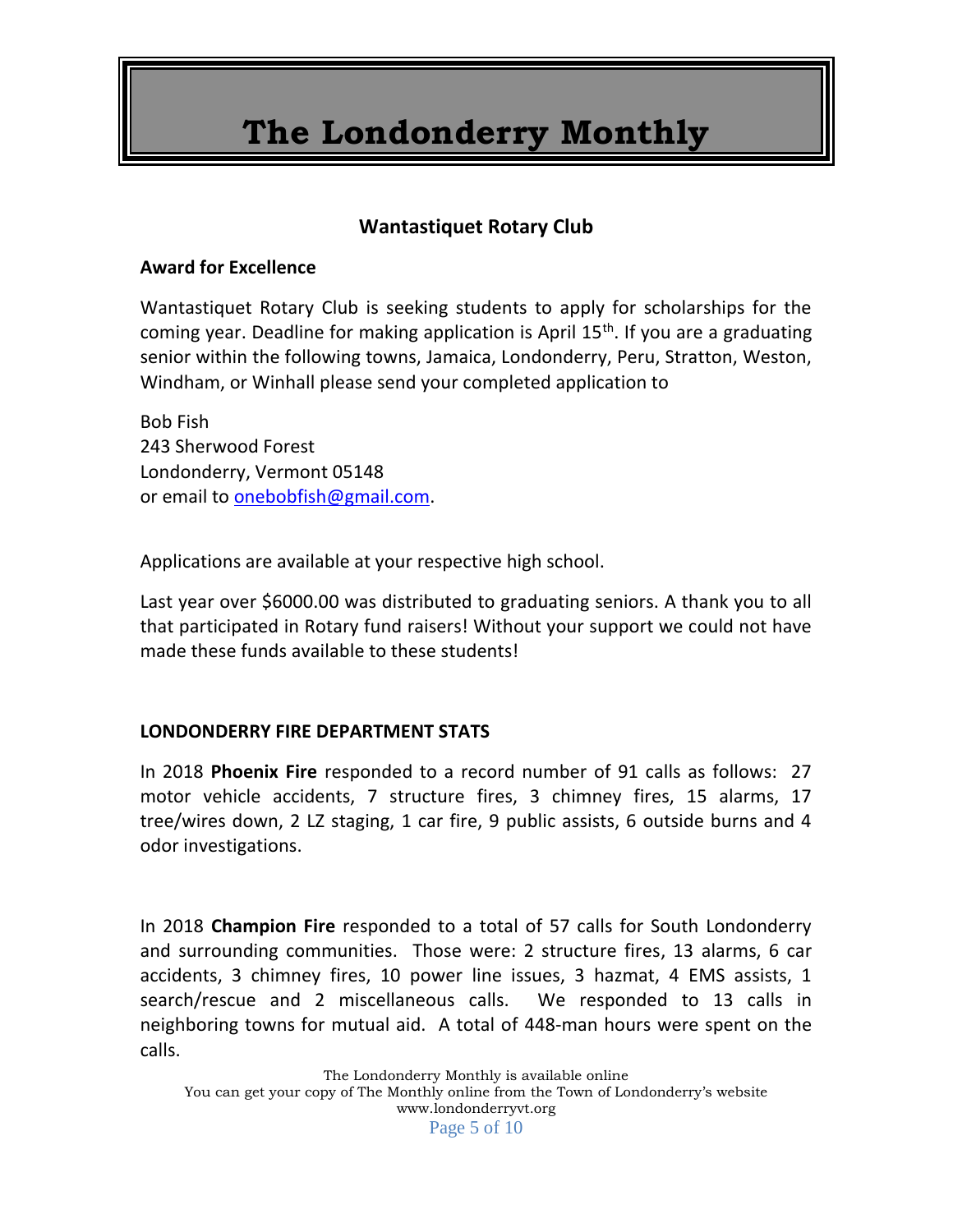#### **SOUTH LONDONDERRY FREE LIBRARY**

Happy Springtime to everyone!

Stop in and check out some of our spring-related books. For children: AND THEN IT'S SPRING, BABY LOVES SPRING, SIGNS OF SPRING or LAUGHING TOMATOES AND OTHER SPRING POEMS.

Adults might like to borrow SKETCHING OUTDOORS IN SPRING or SPRINGTIME IN BRITAIN. Or just pop in and check out some recent donations and Best Sellers - THE DEVIL'S MUSE by Bill Loehfelm, THE TATTOIST OF AUSCHWITZ by Heather Morris, BAD BLOOD by John Carreyrou, THE ISLAND OF SEA WOMAN by Lisa See, and THE ONLY WOMAN IN THE ROOM by Marie Benedict.

Children would like MILK AND COOKIES, THE LITTLE GREEN CATERPILLAR, MADELINE AND THE GYPSIES, SO YOU WANT TO BE AND INVENTOR? STARS, THE BED BOOK or to take home a movie – PETE'S DRAGON, A SERIES OF UNFORTUNATE EVENTS, THE KARATE KID or FANTASIA.

Our amazing Casey Junker Bailey will present a springtime event on Saturday, April 27<sup>th</sup> at 10:30 for children of all ages. By that time Mud Season should be over, we hope.

See you at the Library!

Mary K. Butera

Library hours are Mondays, Wednesdays and Fridays from 10 to noon & 1 to 5 pm. We are open additional hours on Wednesday evenings from 7 to 9 pm and on Saturdays we are open from 10 am to 1 pm. We are located at 15 Old School Street; the phone number is 824-3371 or you can contact us via email at southlondonderryfreelibrary@yahoo.com.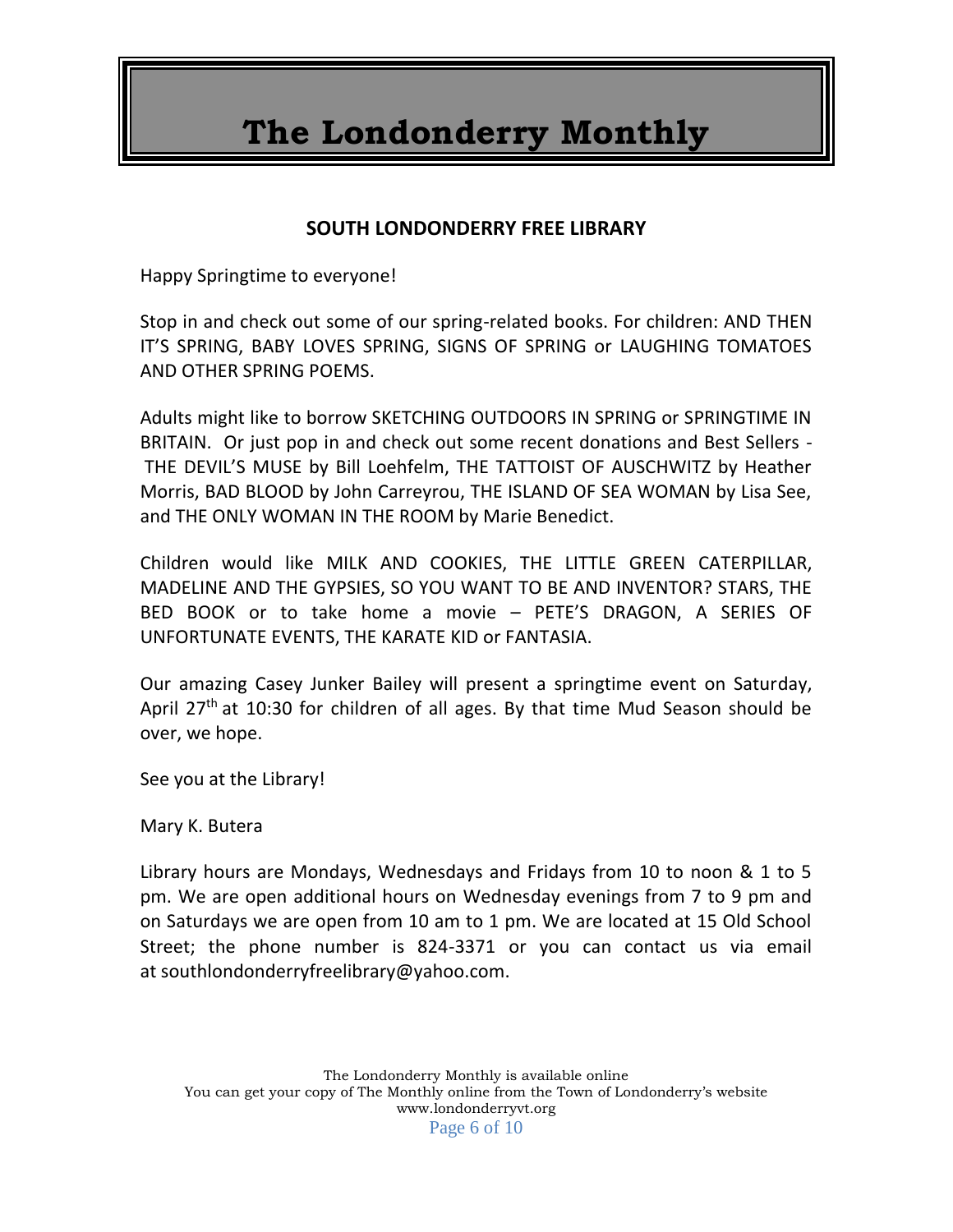



### Kids & Casey Junker Bailey making elves &fairies at the library!

The Londonderry Monthly is available online You can get your copy of The Monthly online from the Town of Londonderry's website www.londonderryvt.org Page 7 of 10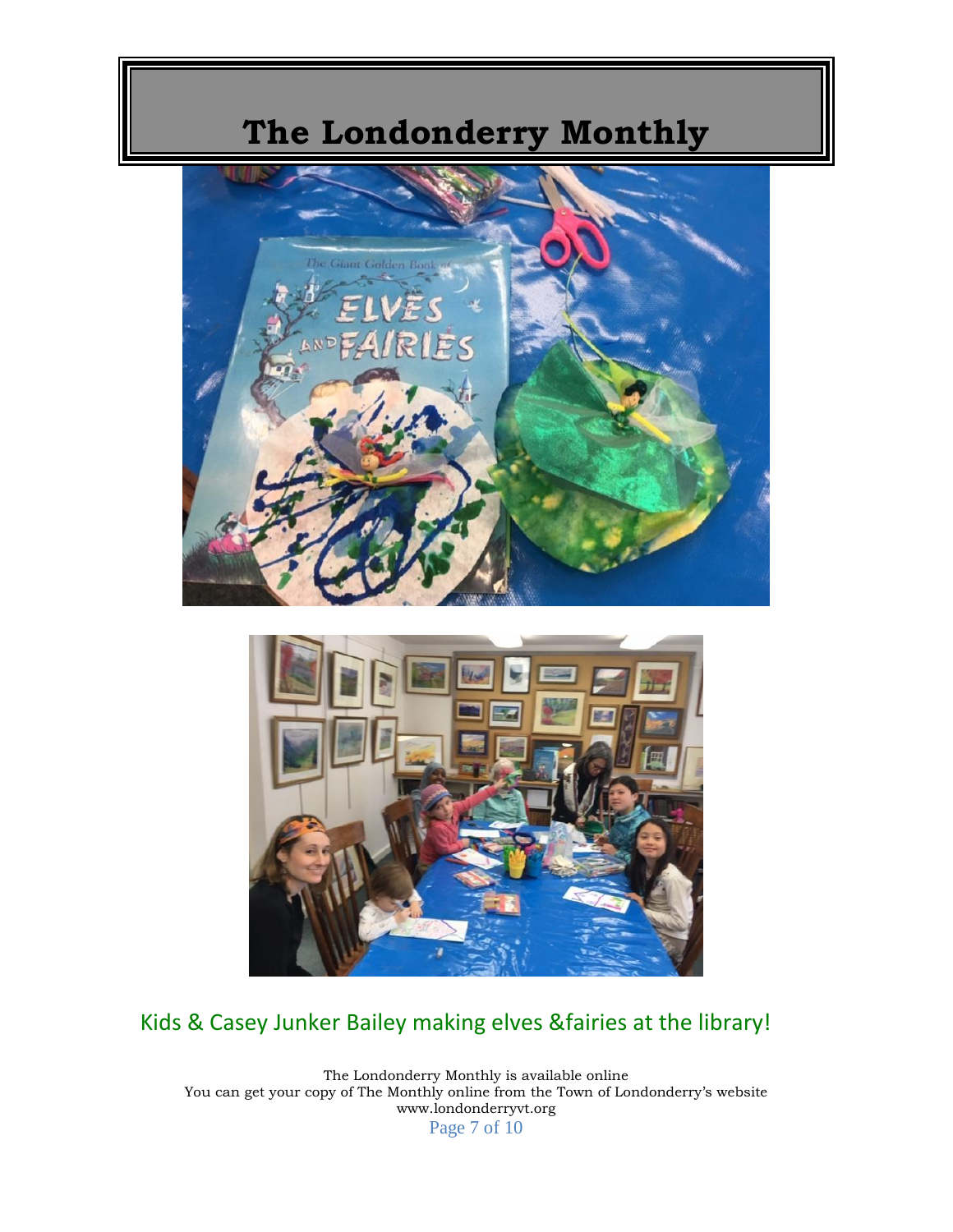

### Did you know?

#### Your trees are an important food source for Vermont's birds and other wildlife.

Mast trees and shrubs produce fruit, nuts, or seeds eaten by wildlife. Oak, beech, pin cherry, apple, serviceberry, winterberry, hawthorn, and dogwood are examples of food species in Vermont. Some wildlife, like wild turkeys and bears, seek fruit and nuts for a large part of their diets. With proper management, like thinning and creating young forest, you can encourage mast species to produce more food for wildlife on your property.





The Woods. Wildlife and Warblers

program is currently offering factsheets, Managing Your Woodlot with Birds and Wildlife in Mind, to Vermont landowners.

To learn more and request your free factsheet, please visit www.vtwoodsandwildlife.org/flyer or call Kathleen at 802-747-7900. We hope to hear from you soon!

#### Tip: Use your phone to take a photo of this flyer.

Woods, Wildlife and Warblers is a nonprofit partnership between Vermont Woodlands Association, American Forest Foundation, Audubon Vermont, and Vermont Tree Farm Program. Our goal is to give Vermont landowners the knowledge, tools, and resources you need to better care for your woods and the wildlife that inhabits them.

The Londonderry Monthly is available online You can get your copy of The Monthly online from the Town of Londonderry's website www.londonderryvt.org Page 8 of 10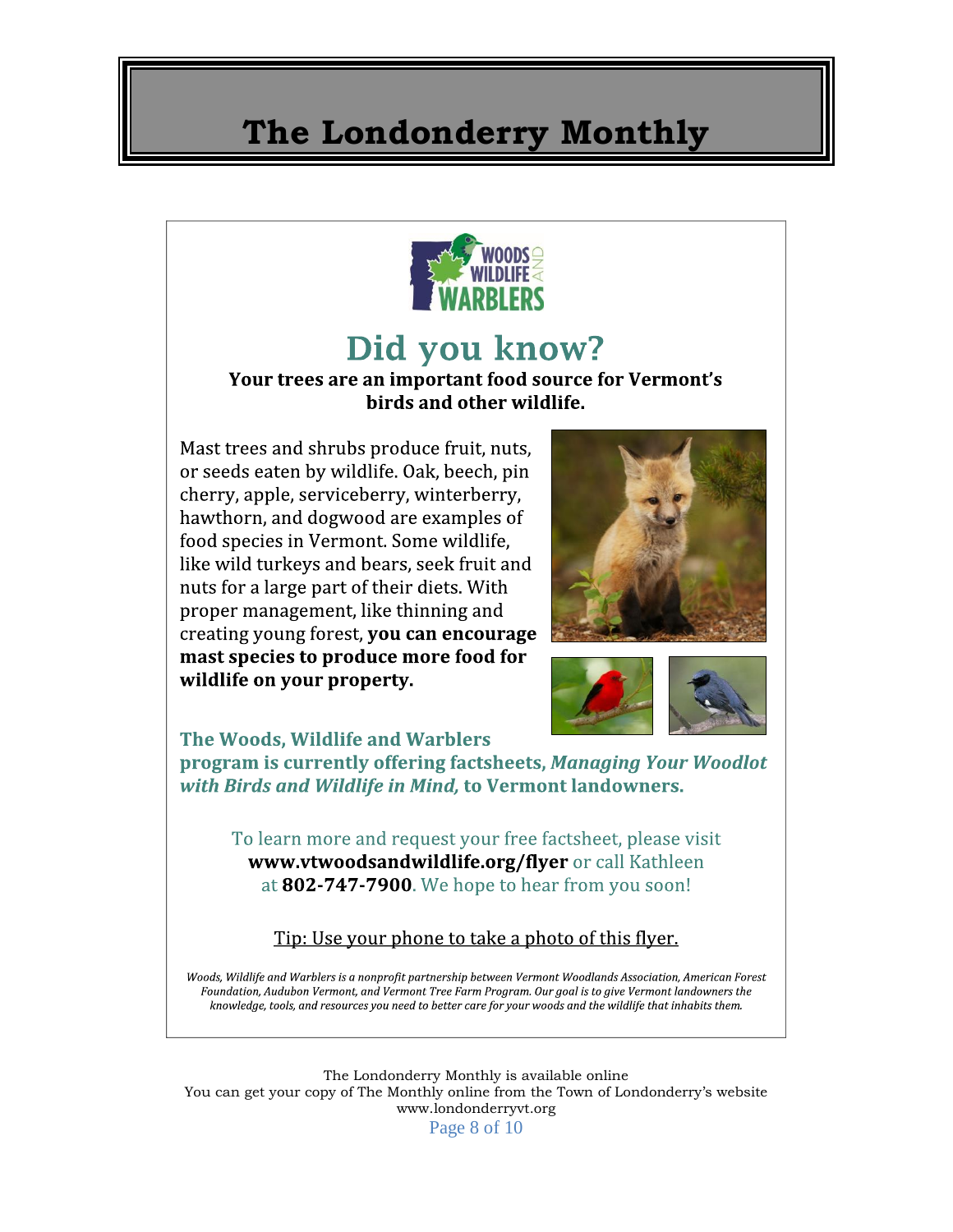### **Seventh Annual West River** Saturday, Trail Run June 1st

### **11 Miles of Trouble & 5K Fun Run/Walk**

11 Mile Race starts at 9am at the South Londonderry Depot. \$35 individual registration, \$75 for three-person relay team\*

5K race starts at 9:30am at Jamaica State Park. \$25 registration per person or \$65 for family of four\*

All racers will finish at Jamaica State Park, and receive a wicking t-shirt, a goodie bag, a participant medal, and a chance to win a **Farmers Market Basket for six different age** groups full of local Vermont goodies. Live music, raffles and food for everyone to enjoy!

\*Registration price increases March 29th

**Registration and more information at** collaborative.us/westrivertrailrun

The Londonderry Monthly is available online You can get your copy of The Monthly online from the Town of Londonderry's website www.londonderryvt.org Page 9 of 10

Collaborative